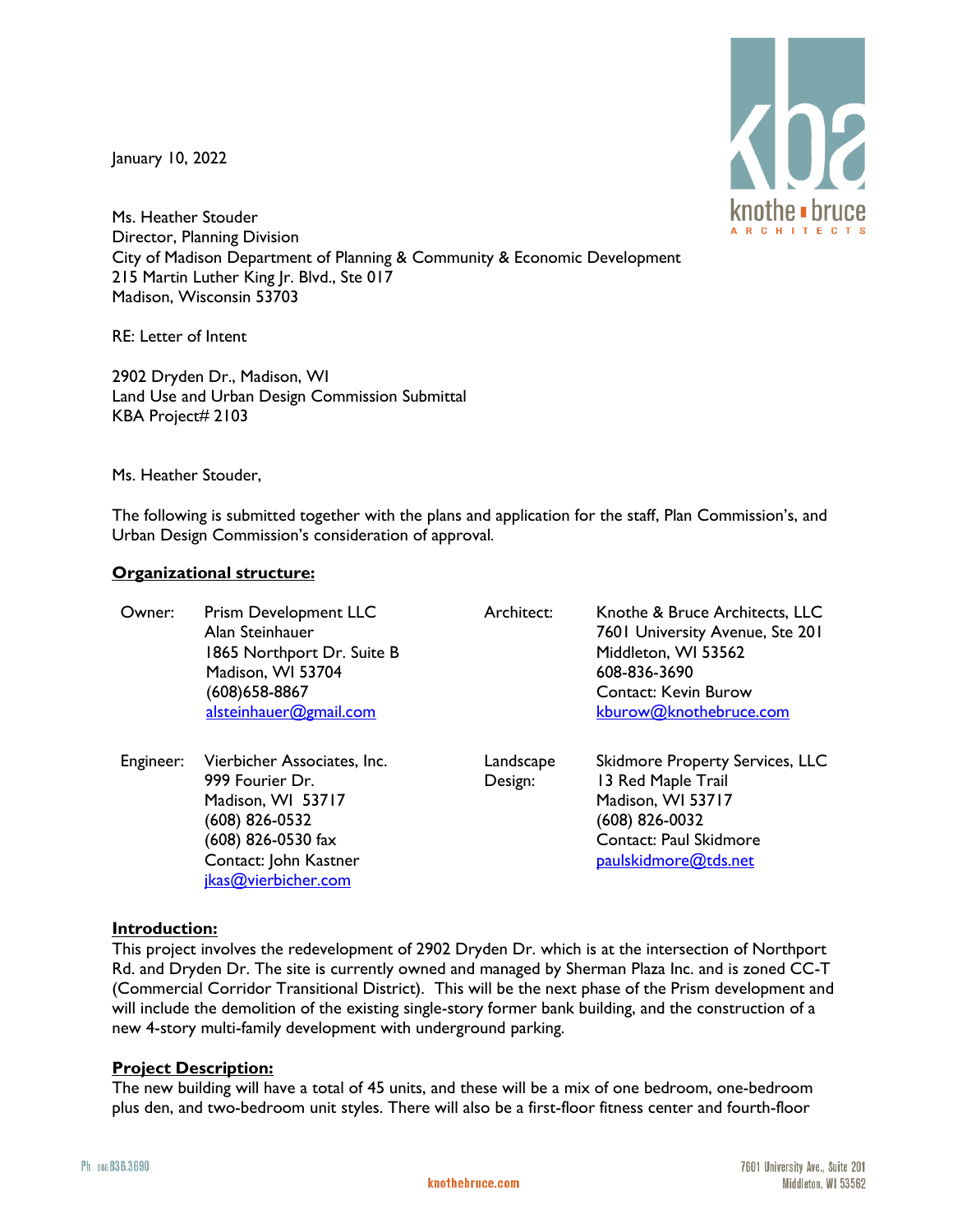Letter of Intent – UDC & land Use Submittal 2830 Dryden Drive. January 10, 2022 Page 2 of 3

common space with a roof deck that provides views to Warner Park. This development will be the second phase of the Prism Apartments Development at 2830 Dryden Dr. that opened in 2020, and the exterior design will be similar to this first phase development, which had fit in very nicely into this neighborhood. The siting of this building has been established based on having to maintain a 50' deep setback off of Highway 113 / Northport Drive. This does allow both buildings to be closer to each other and the large plaza area that is being created with this second phase will be shared by residents of both buildings. The existing shared access drive will also be utilized so no street connections or new curb cuts are required. This will allow for additional street parking for the neighborhood.

# **City and Neighborhood Input:**

We have met with the City on several occasions for this proposed development including meetings with Staff and attending a DAT Meeting and this input has helped shape this proposed development. A neighborhood meeting was held in 2021, led by Alder Syed Abbas and feedback from these discussions have helped shape this proposed development.

### **Demolition Standards**

The structure to be removed has served the community well but has surpassed its intended use. It has not functioned as a bank for many years and has no historic significance to this area. It is not a landmark structure, nor is it of an uncommon or unusual design or method of construction, and as such should meet the demolition criteria. We believe the demolition standards can be met, and a Re-use and Recycling Plan will be submitted prior to the deconstruction of the existing commercial structure.

### **Conditional Use approvals:**

The proposed redevelopment requires a conditional use to allow for a residential building with more than 36 residential units. The proposed building's size, scale and use are consistent with the City's Comprehensive Plan for this property, which calls for Community Mixed Use in 2-6 stories. There is already a large amount of commercial space on this property, and this building will provide the housing units to enhance that.

### **Site Development Data:**

| Densities:                        |                                                                |
|-----------------------------------|----------------------------------------------------------------|
| Gross Lot Area                    | 34,920 sf / 0.8 Acres                                          |
| <b>Dwelling Units</b>             | 45 DU                                                          |
| Lot Area / D.U.                   | 776 sf / unit                                                  |
| Density                           | 56 units/acre                                                  |
| <b>Building Height</b>            | 4 stories                                                      |
| Usable Open Space<br>Lot Coverage | 15,557 sf (1,800 sf required)<br>20,991 sf = $31\%$ (85% Max.) |